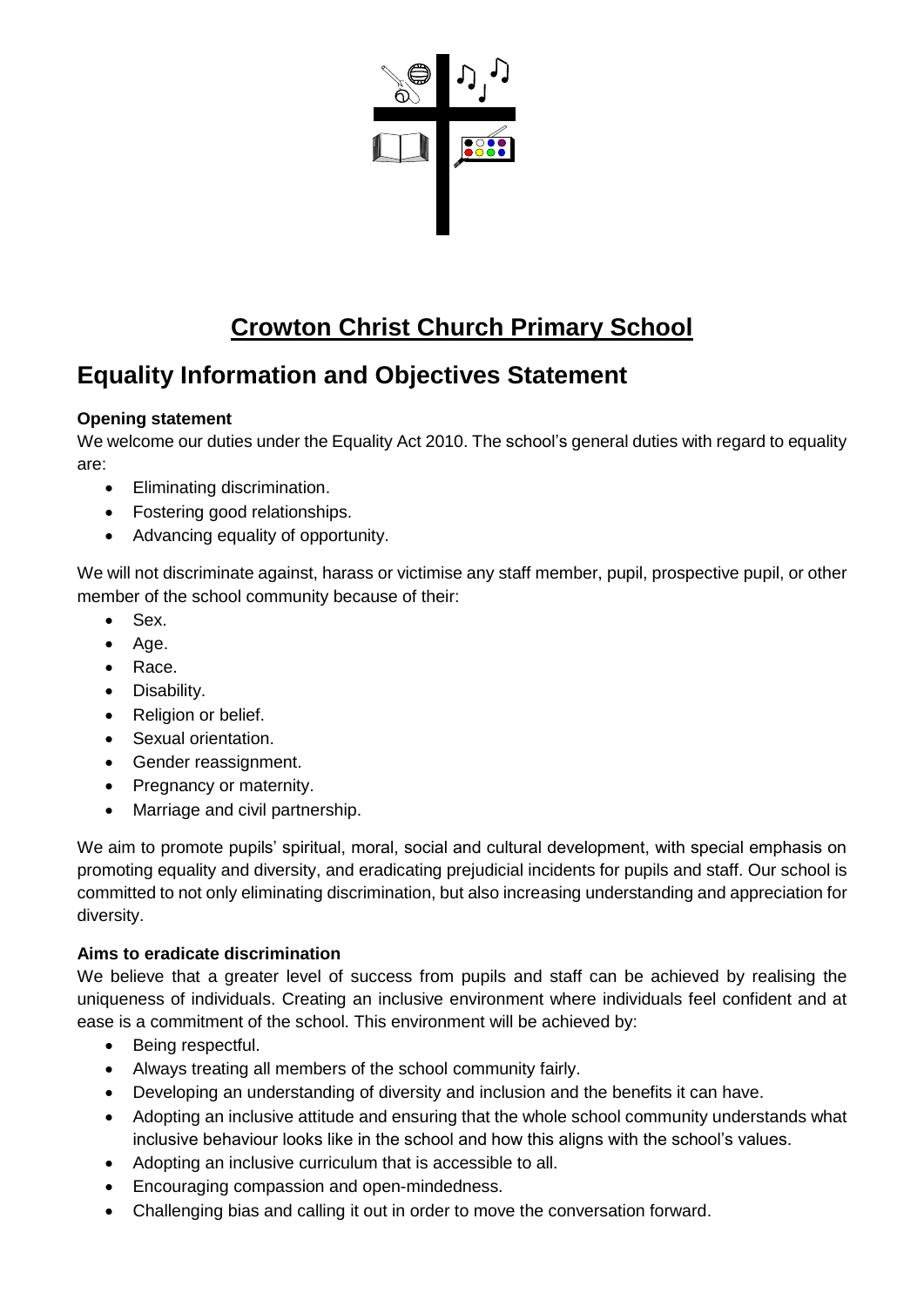We are committed to having a balanced, diverse and fair curriculum. We believe that our pupils should be exposed to ideas and concepts that may challenge their understanding, to help ensure that pupils learn to become more accepting and inclusive of others. Challenging and controversial concepts will be delivered in a way that prevents discrimination and promotes inclusive attitudes.

## **Dealing with prejudice and celebrating diversity**

We do not tolerate any form of prejudice-related incident. Whether direct or indirect, we treat discrimination against all members of our school with the utmost severity. When an incident is reported, our school is devoted to ensuring appropriate action is taken and a resolution is put into place which is both fair and firm.

Our pupils are taught to be:

- Understanding of others.
- Celebratory of diversity.
- Eager to reach their full potential.
- Inclusive.
- Aware of what constitutes discriminatory behaviour.

The school's employees will not:

- Discriminate against any member of the school community.
- Treat other members of the school community unfairly.

The school's employees will:

- Promote diversity and equality.
- Encourage and adopt an inclusive attitude.
- Lead by example.
- Seek training if they need to improve their knowledge in a particular area.

Throughout the year, the school provides a variety of opportunities to celebrate diversity, including:

- Planning activities for key diversity awareness days.
- Inviting guest speakers to talk to pupils about diversity.
- Incorporating lessons about diversity into the curriculum.

#### **Equality and dignity in the workplace**

We do not discriminate against staff with regard to their:

- $\bullet$  Age.
- Disability.
- Gender reassignment.
- Marital or civil partner status.
- Pregnancy or maternity.
- Race.
- Religion or belief.
- Sex.
- Sexual orientation.

Equality of opportunity and non-discrimination extends to the treatment of all members of the school community. All staff members are obliged to act in accordance will the school's various policies relating to equality.

We will guarantee that no redundancy is the result of direct or indirect prejudice. All disciplinary procedures are non-prejudicial, whether they result in warnings, dismissal, or any other disciplinary action.